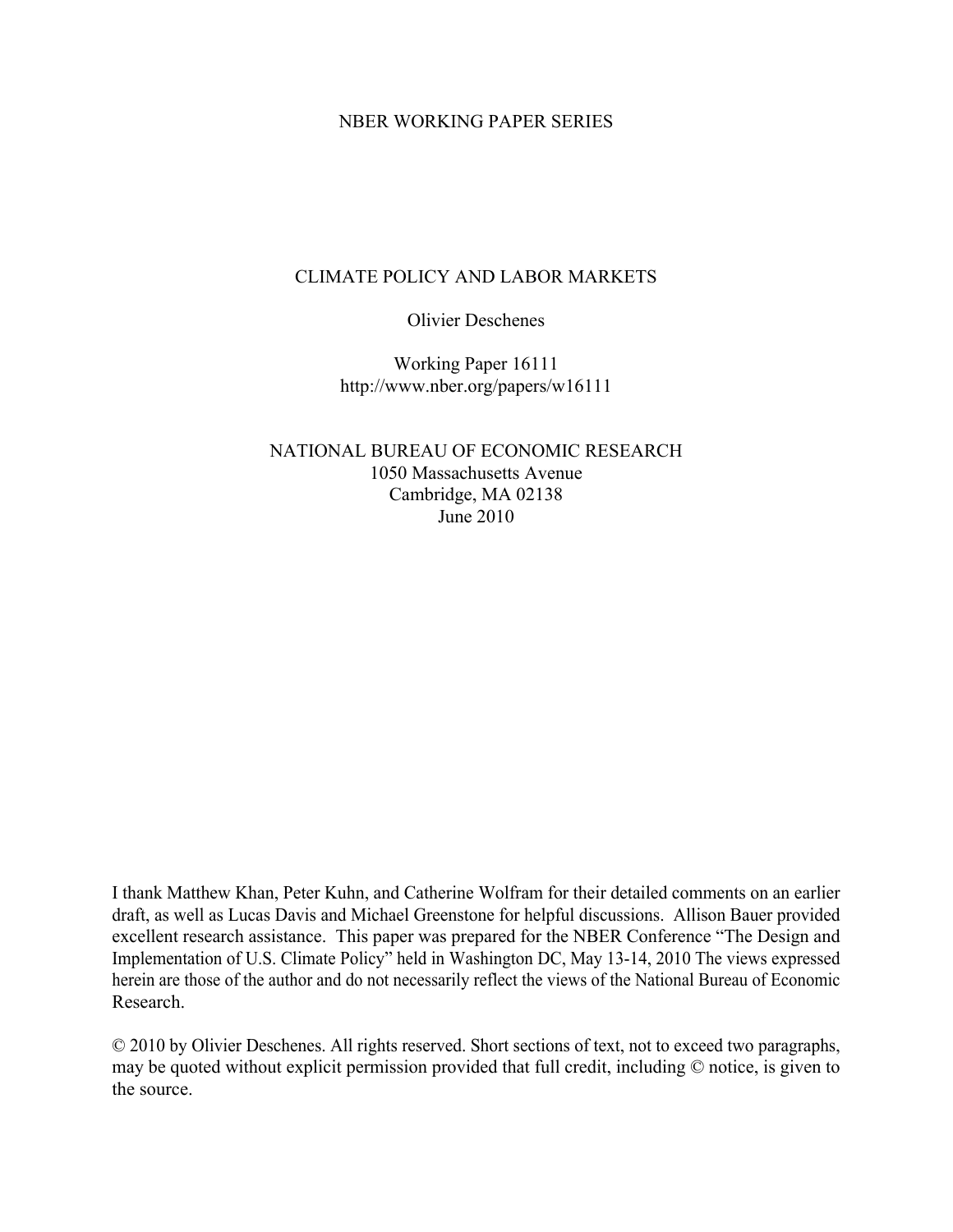Climate Policy and Labor Markets Olivier Deschenes NBER Working Paper No. 16111 June 2010 JEL No. J23,Q50

#### **ABSTRACT**

An important component of the debate surrounding climate legislation in the United States is its potential impact on labor markets. Theoretically the connection is ambiguous and depends on the sign of cross-elasticity of labor demand with respect to energy prices, which is a priori unknown. This paper provides some new evidence on this question by estimating the relationship between real electricity prices and indicators of labor market activity using data for 1976-2007. A key contribution of this analysis is that it relies on within-state variation in electricity prices to identify the models and considers all sectors of the U.S. economy rather than focusing only on the manufacturing sector. The main finding is that employment rates are weakly related to electricity prices with implied cross elasticity of full-time equivalent (FTE) employment with respect to electricity prices ranging from -0.16% to -0.10%. I conclude by interpreting these empirical estimates in the context of increases in electricity prices consistent with H.R. 2454, the American Clean Energy and Security Act of 2009. The preferred estimates in this paper suggest that in the short-run, an increase in electricity price of 4% would lead to a reduction in aggregate FTE employment of about 460,000 or 0.6%.

Olivier Deschenes Department of Economics 2127 North Hall University of California, Santa Barbara Santa Barbara, CA 93106 and NBER olivier@econ.ucsb.edu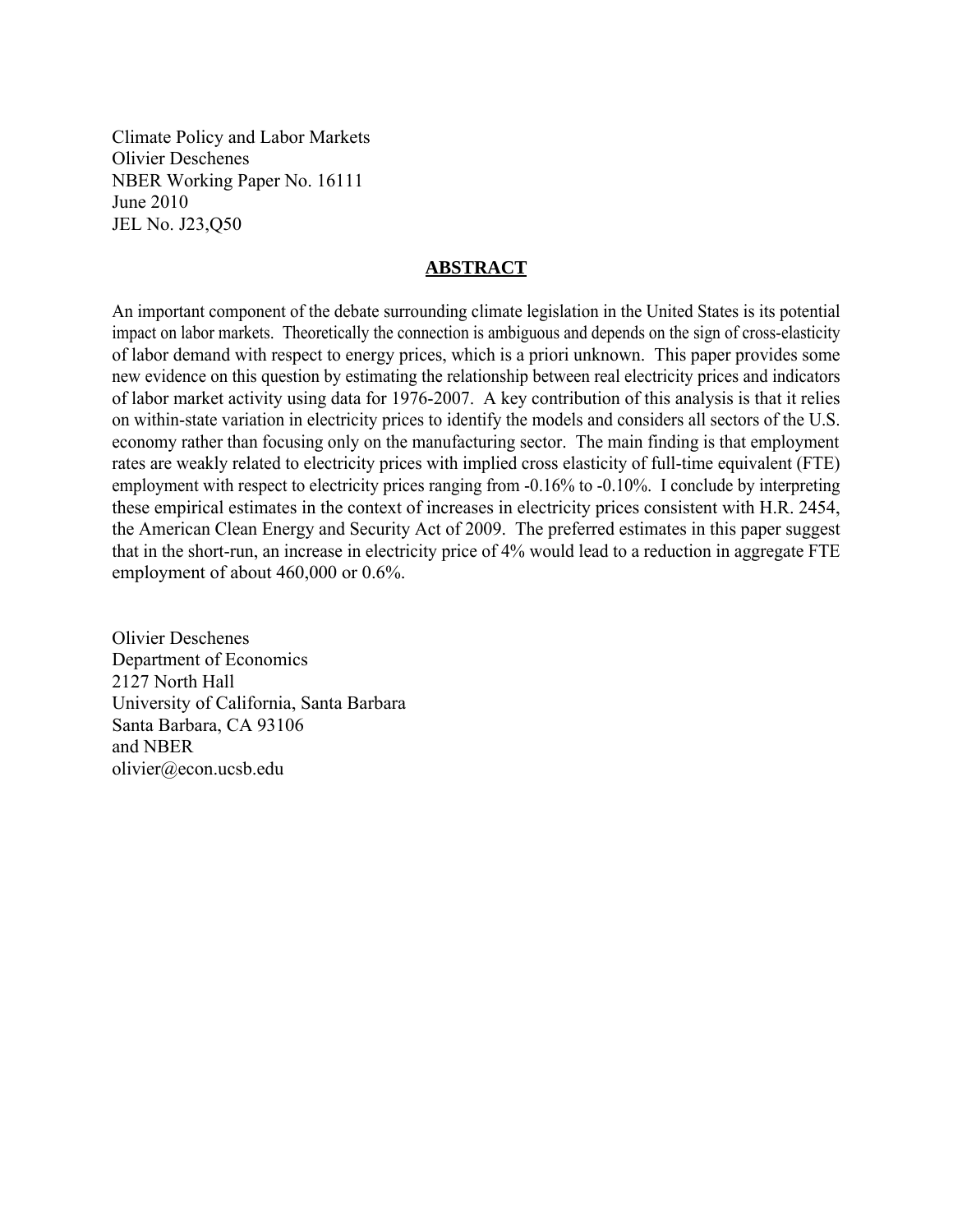#### **1. Introduction:**

An important component of the debate surrounding climate legislation in the United States is its potential impact on labor markets. A main concern is the displacement of jobs from the U.S. to countries without carbon pricing, especially for energy-intensive industries facing import pressure from non‐regulated countries. These concerns are rooted in the long‐standing debate on the effects of domestic environmental regulations on U.S. industries, although the empirical evidence regarding those effects is mixed (see e.g., Jaffe et al. 1995, Berman and Bui 2001, Greenstone 2002).

While concerns that higher energy prices will depress labor demand have received much attention in this debate, theoretically the connection is ambiguous and depends on the sign of cross-elasticity of labor demand with respect to energy prices, which is a priori unknown.<sup>1</sup> Evidence from studies conducted in the 1970s and 1980s indicates that energy and labor are p‐ substitutes, albeit weakly, suggesting that increases in energy prices lead to small *increases* in labor demand (see e.g., Hamermesh (1993) are references therein).<sup>23</sup> Therefore credible empirical estimates of the short-run and long-run cross-elasticities of labor demand with respect to energy prices are the key statistics required to assess the employment effects of climate policies that lead to increases in energy prices. This paper provides some new evidence on this question.

To date, most of the research on the potential effects of carbon pricing on employment has been conducted using computable general equilibrium models. The approach typically combines various aggregate data sets with sophisticated models of the U.S. economy and simulates the short-run and long-run effects of setting a price on carbon. For example, Ho, Morgenstern and Shih (2008) find that the employment effects of a \$10/ton carbon tax decline over time as the economy adjusts to the new energy prices. Taken as a whole, their analysis suggests employment effects ranging from -1% to -2%, although declines in some sectors are larger.

An alternative approach is to estimate the relationship between measures of economic activity (such as such as production and employment) and energy prices using historical data and use these estimates to predict the impact of a carbon price. In this vein, Aldy and Pizer (2009) use annual industry‐level data on output, employment, and electricity prices to assess the effects of a \$10/ton tax on carbon. The advantage of this approach is that it is more transparent and does not hinge on particular assumptions about inter‐sectoral and inter‐temporal elasticities. Its main disadvantage is that it ignores general equilibrium effects. The findings of Aldy and Pizer suggest overall modest effects of this carbon tax, although some electricity-intensive manufacturing sectors are more severely affected.

l

<sup>&</sup>lt;sup>1</sup> This presumes firms use other inputs in additional to labor and energy.

 $2$  Two inputs are said to be p-substitutes (p-complements) when their cross-partial elasticity of factor demand is positive (negative). So in the case of p-substitute inputs, an increase in the price of one input leads to an increase in the demand for the other.

<sup>&</sup>lt;sup>3</sup> There is also a long-standing macroeconomic literature on the effect of energy, and especially oil prices on economic activity (see Hamilton (2008) and Killian (2008) for recent surveys).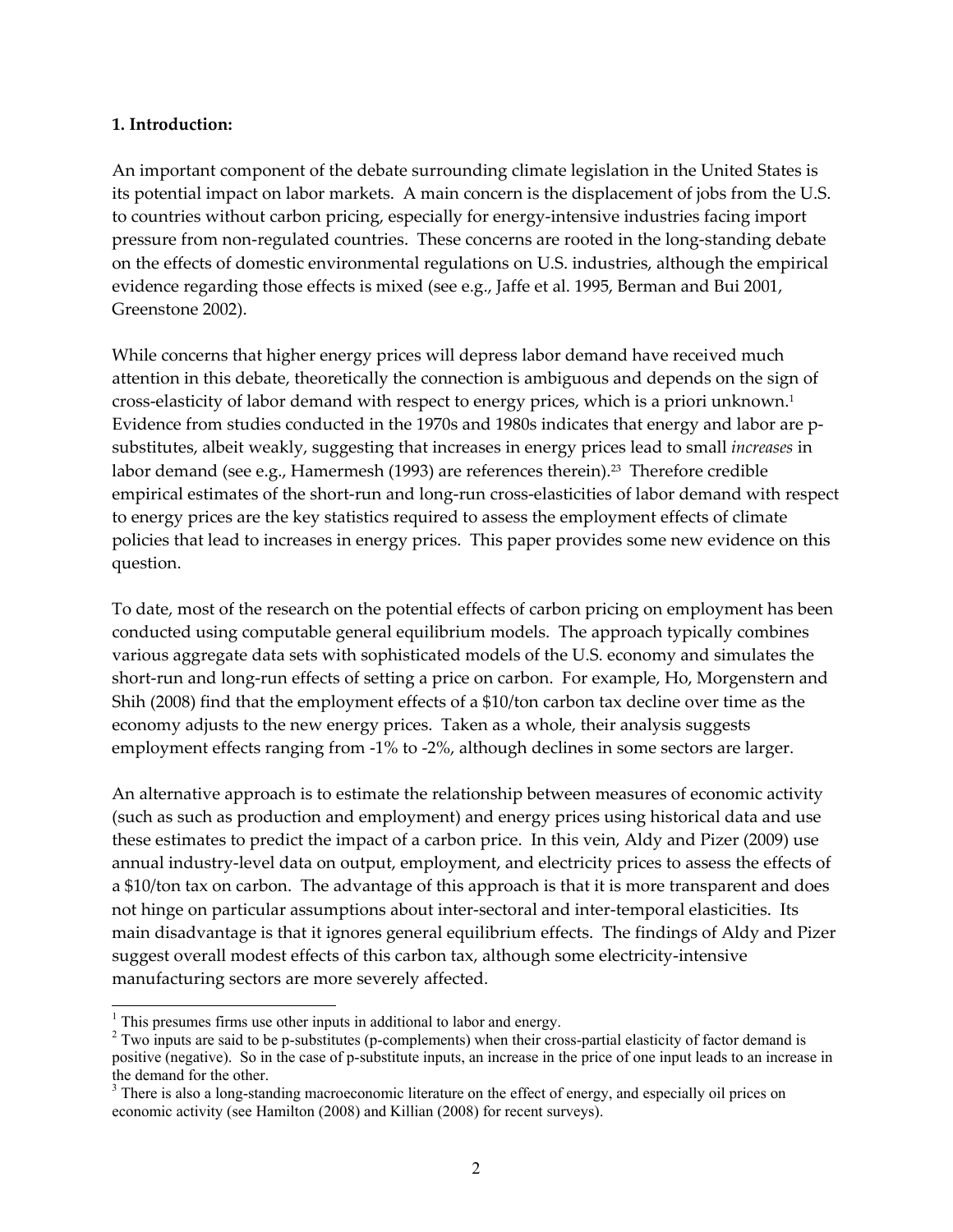This paper provides new estimates of the relationship between real electricity prices and indicators of labor market activity using data for 1976‐2007. While the prices of all energy sources are predicted to increase in proportion to their carbon content under carbon pricing policy, in this short article I focus only on electricity because it is the largest energy expenditure in most sectors of economy. For example, in the retail trade sector, electricity purchases correspond to roughly 2% of total production costs, but 80% of total energy costs. Thus in principle, a first-order impact channel of climate policy on labor market will be through its effect on electricity prices.

The paper contributes to the literature in two important ways. First it relies primarily on within-state variation in electricity prices for the period 1976-2007. This extends the analysis of Aldy and Pizer (2009) who utilized aggregate electricity prices for the period 1986‐1994. Second, I consider all sectors of the U.S. economy (which I classify in 12 categories) rather than focusing only on the manufacturing sector. This distinction is important since the manufacturing sector now represents less than 20% of total employment in the U.S. The resulting cross‐sectional and time‐series variation allows me to control for unrestricted year, state, and industry shocks, as well as allowing for differential time trends across states or industry. This modeling effort is made in an attempt to minimize the confounding effects of industry‐specific or state‐specific permanent and/or transitory shocks that may be correlated with electricity prices. It also implicitly controls for state-specific labor demand shocks (as long they evolve 'smoothly' over time) or arbitrary year-specific shocks to labor demand (perhaps because changes in determinants of international trade such as tariffs).

The main finding is that employment rates are negatively related to real electricity prices and that the relationship is relatively weak. The cross elasticity of full-time equivalent (FTE) employment with respect to electricity prices ranges from ‐0.10% to ‐0.16%. By comparison, the average annual change in FTE employment (normalized by population) over the sample period is about 1.5%, so the fluctuations in employment caused by electricity price shocks are well within the range of the normal historical variation. The estimated elasticities are precise with confidence intervals that rule out large short‐run declines in employment. Although not reported in detail here, an industry‐level analysis also reveals that employment in some industries (agriculture, transportation, finance, insurance and real estate) is more responsive to changes in electricity prices. Notably these industries only make up 15% of total employment.

I then interpret these estimates in the context of predicted increases in electricity prices that are consistent with H.R. 2454, the American Clean Energy and Security Act of 2009. To this end, I use the empirical estimates to simulate the short-run employment response to higher electricity prices. The preferred estimates in this paper suggest that in the short‐run, an increase in electricity price of 4% would lead to a reduction in aggregate FTE employment of about 460,000 or 0.6%.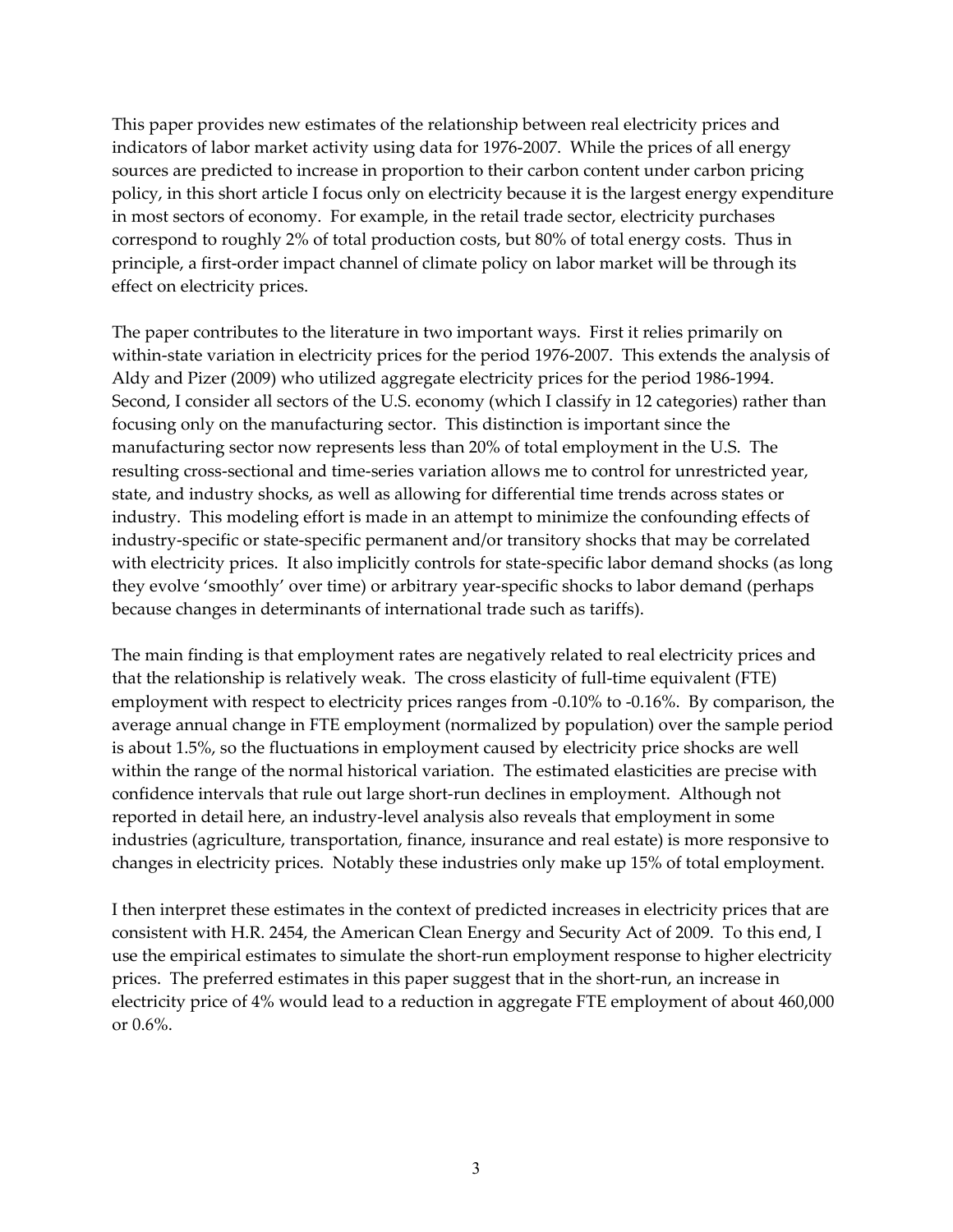There are several caveats to this research and its results that need to be emphasized. First, since the analysis is based on annual variation in electricity prices, it is only relevant for evaluating the short‐run employment effects of a possible carbon policy. These short‐run effects will be important determinants of the initial transition costs associated with a climate policy. However, the short-run response to a permanent change in electricity price caused by a carbon pricing policy will likely differ from the short‐run response to transitory changes in electricity price that are measured in this paper. In addition, the long-run effects will presumably be smaller in magnitude once all the adjustments to the capital stock are made and the sectoral reallocation of labor takes place. Third, estimates based on historical data are dependent on the set of events, institutions, and regulations that applied during the period observed. As such, these estimates may not be applicable to the 'new' economic environment that would follow climate legislation. Fourth, the observed historical variation in electricity prices may not overlap with the higher energy prices caused by a specific carbon pricing policy, and so prediction of its effects may depend on functional form projections. Finally, this analysis does not quantify the effect of the policy incentives that could increase employment in 'green' sectors. In addition, many climate legislation proposals, such as H.R. 2454, contain provisions for job assistance programs aimed at workers displaced by the policy, and industry‐specific subsidies designed to counter some of the added costs imposed by the policy. It is possible that such provisions will cause increases in labor demand in some sectors and this possibility is not accounted for in this analysis.

#### **2. Conceptual Framework**

A natural starting point to conceptualize the effect of energy prices on labor markets is the neoclassical theory of labor demand. In a model where labor and energy are factors of production (along with other factors), the cross-elasticity of labor demand with respect to

energy prices is given by  $\eta_{LE} = s_E \times \left| \sigma_{LE} - \frac{P}{\rho - \theta} \right|$  $\left(\sigma_{_{LE}}-\frac{\rho}{\rho-\theta}\right)$  $\setminus$  $\eta_{LE} = s_E \times \left(\sigma_{LE} - \frac{\rho}{\rho - \theta}\right)$  where se is the share of energy in total

production costs,  $\sigma$ LE is the partial elasticity of substitution between labor and energy,  $\rho$  is a measure of market power of the firm (=1 if the firm is a price-taker in the product market, and  $>1$  if the firm is a price-maker), and  $\theta$  measures the degree of homogeneity of the production function (see Cahuc and Zylberberg 2004 for derivations). The first term in the parentheses is the substitution effect (which may positive or negative in this case) and the second term is the scale effect (which declines in magnitude as the degree of market power increases). This formula has two key implications: (1) the cross-elasticity of labor demand with respect to energy prices is likely to be small since  $s_E$  is small for most industries; (2) the sign of  $\eta_{LE}$  will depend on whether the substitution or the scale effect dominates.

The expression above also highlights three key sources of variation in the cross elasticity of labor demand to energy price across industries. First, there are differences in energy intensity  $(i.e.$   $s_E)$  across industries. Second, there may be differences in market power across industries that determine the degree to which firms in a sector can pass the extra costs associated with the policy to the buyers of their products (either as intermediary inputs, or as final demand). For example, sectors producing goods that face low import pressure are less likely to be affected by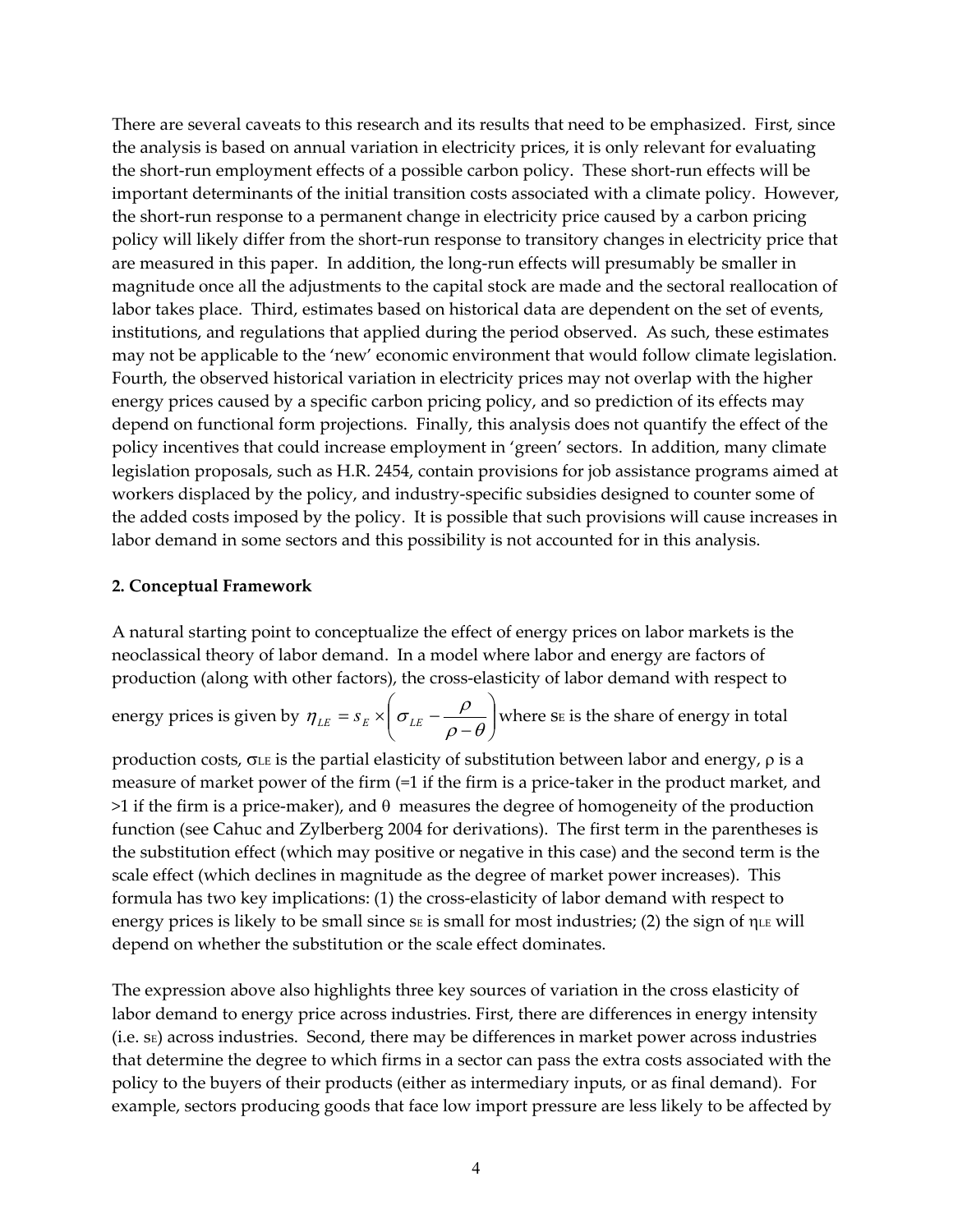carbon pricing, at least in the short run. Finally, differences in the production technology (i.e.  $\sigma$ LE) across sectors will also contribute to differences in the responsiveness of labor demand to shocks to energy prices.

### **3. Data Sources and Preliminary Analysis:**

#### *A. Data*

The primary data for this paper are taken from the 1977‐2008 March Current Population Surveys (CPS), and covers calendar years 1976‐2007.4 Importantly, the March CPS contains information about labor force outcomes (employment status, hours worked, weeks worked in the last year), as well as information on industry affiliation at the three‐digit level. Starting in 1976, weeks of work are reported continuously, which explains the choice of the sample period. In addition, the March CPS contains demographic information including state of residence, age, gender, race, education, etc. The state of residence information will be used in conjunction with the survey year to link the CPS with the electricity price data.

The annual worker-level data are then combined with retail electricity prices from the State Energy Data System (SEDS) maintained by the Energy Information Administration. The SEDS data is detailed, and contains prices and expenditures for a dozen primary energy sources (i.e. coal, natural gas, etc), as well as 'transformed' energy sources, such as retail electricity and total energy at the state-year level. The retail electricity price data from SEDS are then merged with the micro‐level CPS data by year and state of residence to construct the final samples used in the analysis.

### *B. Sample Construction and Key Variables:*

For the purpose of this analysis, I consider individuals aged 16-65, working for pay (i.e. not selfemployed), and residing in the continental United States. I then use the micro data to derive the number of full-time equivalent (FTE) workers. The approach could be extended to other measures of labor supply, such as total hours worked, number of part time workers, etc. In practice there is a tradeoff between a fine industry classification (which provides a better characterization of the production technology in which a worker is employed) and statistical precision (because of empty or small cells) and so for this paper, I consider a 12‐industry classification.<sup>5</sup> Full-time equivalent employment is obtained by summing annual hours worked in each state‐year‐industry cell, and then dividing by 2080 (40 hours per week \* 52 weeks per year). In all cases, I use the CPS person weight (perwt) variable for these calculations.

### *C. Preliminary Analysis:*

 $\overline{\phantom{a}}$ 

The formula for the cross elasticity of labor demand with respect to energy price highlights that a mandated carbon price is likely to have differential effects across industries, reflecting in part

<sup>&</sup>lt;sup>4</sup> These data were accessed through IPUMS  $(\frac{http://cps.jpums.org/cps/}{http://cps.jpums.org/cps/})$ .<sup>5</sup> The industry eleccification are A grigulture  $\&$  Natural Becourses. Minim

<sup>&</sup>lt;sup>5</sup> The industry classification are Agriculture & Natural Resources, Mining, Construction, Durable Goods, Non-Durable Goods, Transportation, Utilities, Wholesale Trade, Retail Trade, Finance, Finance, Insurance and Real Estate (FIRE), Services, and Public Administration.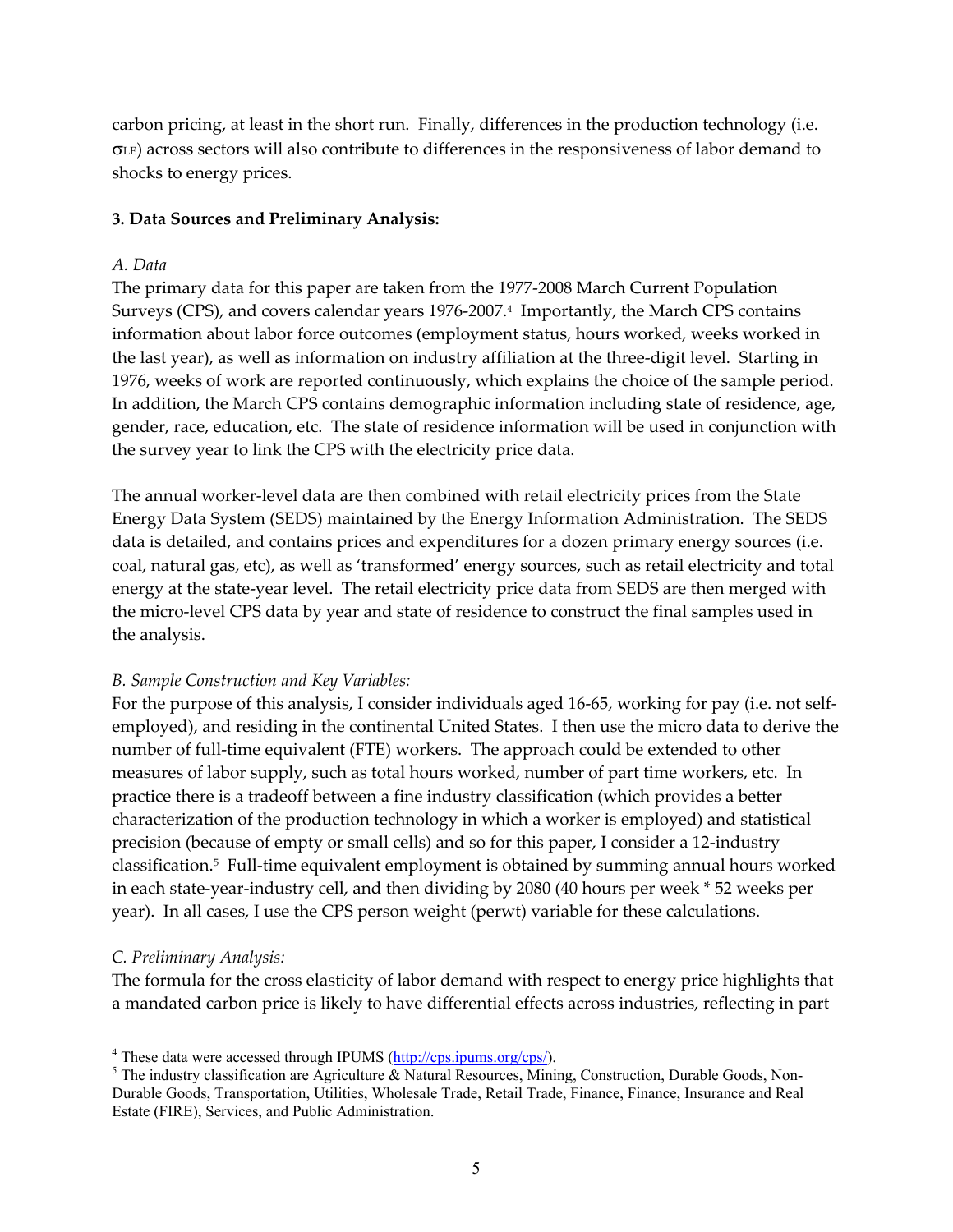differences in energy intensity. Unfortunately there are no comprehensive and comparable sources of data on electricity intensity available for each sector of the economy.<sup>6</sup> Instead, I report energy shares (defined as the ratio of the value of energy inputs over the value of all intermediate inputs and employee compensation) from the Bureau of Economic Analysis 2002 Industry Accounts data.

Figure 1 reports the energy shares for each of the 12 industry categories considered in the empirical analysis below.<sup>7</sup> While there are evident differences in energy shares across sectors (ranging from less than 1% in the FIRE sector to 22% in the utility sector), for most sectors, and most of the employment, the energy share is 3% or less. In fact, the FTE weighted share across the 12 sectors is 2.6%. And since electricity is one of many possible sectoral energy inputs, these shares are upper bounds on the actual electricity shares ( $s_E$ ). As such, this evidence, in connection with the theoretical formula above foreshadows that the cross-elasticity of employment with respect to electricity price is likely to be small.

Figure 2 presents a first look at the connection between real electricity prices and FTE employment over the period 1976‐2007. The full line shows the yearly average of residuals from a regression of real electricity prices (in \$2005 per kWh) on a quadratic time trend and unrestricted state effects. Similarly, the dashed line displays the yearly average of residuals from a regression of log FTE employment on a quadratic time trend and unrestricted state effects. The connection is remarkable: each period of higher than average electricity prices is accompanied by lower than average employment, especially in the early 1980s and late 1990s. In fact, the raw correlation between the two series is ‐0.77. This evidence clearly suggests the existence of a relationship between FTE employment and electricity prices. The regression analysis below will quantify and refine the magnitude of relationship by including more variables in order to control for unobserved shocks correlated with electricity price and labor demand.

## **4. Regression analysis:**

 $\overline{\phantom{a}}$ 

In order to estimate the cross‐elasticity of labor demand with respect to electricity prices I consider group‐level regression models of the form:

(1) 
$$
Log(Y_{st}) = \alpha_s + \alpha_t + \beta Log(P_{st}) + X_{st}\gamma + \varepsilon_{st}
$$

Where Y<sub>st</sub> represents employment in state s and observed in year t. The parameters  $\alpha_s$  and  $\alpha_t$ are fixed effects for state (s) and year (t). In some models, these fixed effects are also augmented by state-specific time trends. The key variable is  $P_{st}$ , the average retail electricity price in dollar

<sup>&</sup>lt;sup>6</sup> For example, the Manufacturing Energy Consumption Survey (MECS) contains detailed information on electricity consumption in the manufacturing sector, but by definition this covers only roughly 20% of U.S. workforce.

Similarly, the Survey of Business Expenses omits the agricultural, utilities, and public administration sectors.<br><sup>7</sup> The BEA data appears to slightly undercount energy inputs in some of the durable and non-durable manufac sectors. For these two sectors I use instead energy shares computed from the 2002 MECS data.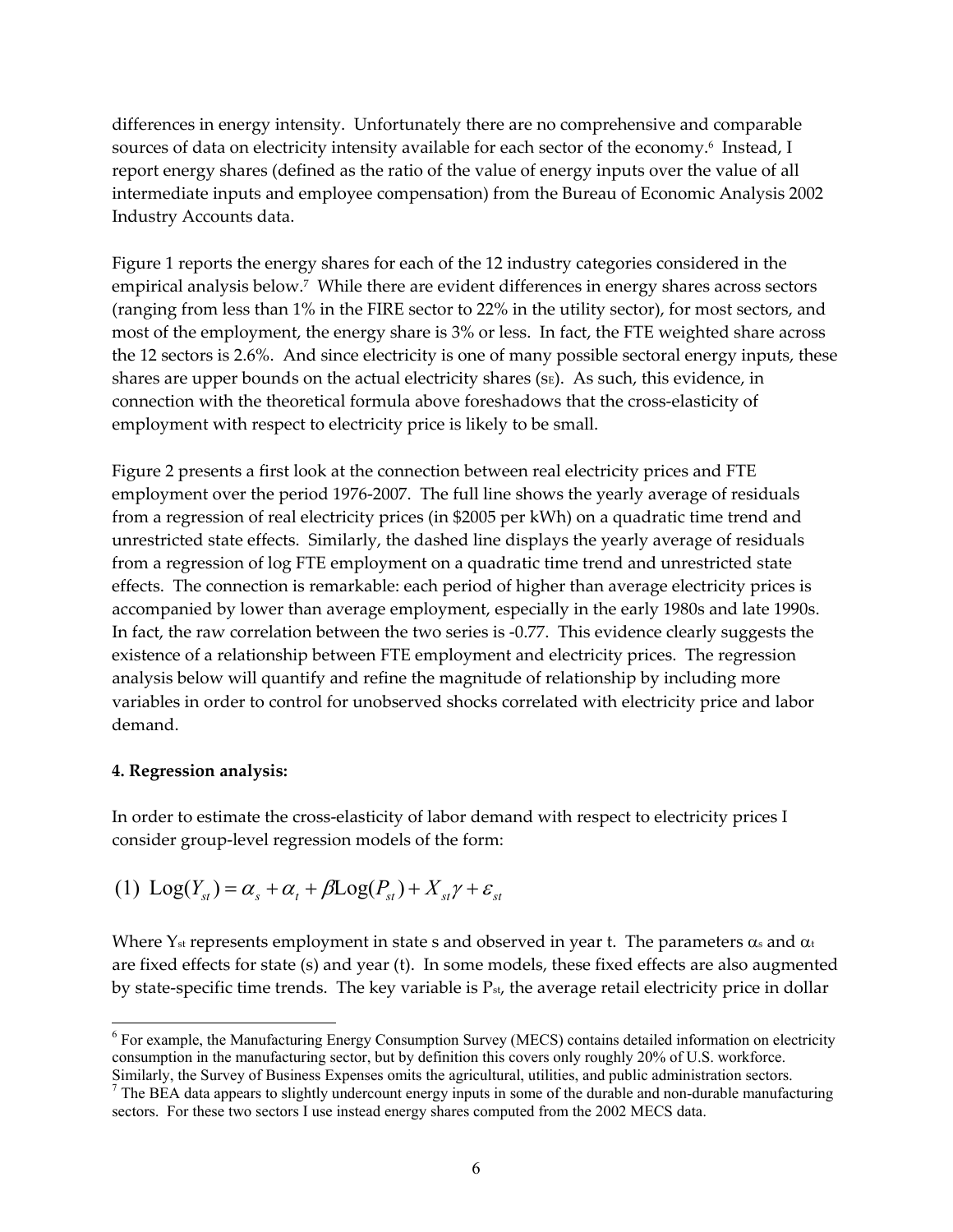per kWh in state s and year t (deflated to 2005 dollars).  $\beta$  is the parameter of central interest in this paper: it measures the percentage change in employment associated with a one percent change in real electricity prices. Table 1 below reports estimates of this cross elasticity for various specifications. The vector  $X<sub>st</sub>$  contains the control variables, most importantly the size of the 16‐65 population in the relevant cell. In addition to the specification in (1), I also consider alternative models where the year effects are replaced with a quadratic time trend and where industry fixed effects and industry‐specific time trends are included. The last term in equation  $(1)$ ,  $\varepsilon$ <sub>st</sub> is an error term. Throughout the paper the standard errors are corrected to allow for arbitrary within‐state serial correlation.

Once the cross-elasticity of employment with respect to electricity price is estimated from  $(1)$ , we can predict the impact of a particular climate policy on employment by multiplying the  $\beta$ coefficient by the predicted increase in electricity price. For example, the predicted change in FTE employment would be calculated as follows:

(2) 
$$
\% \Delta FTE = \hat{\beta}_{FTE} \times \Delta P
$$

The credibility of this approach depends on the assumption that the estimation of equation (1) will produce unbiased estimates of the  $\beta$  parameter. The key assumption is that there are no residual labor demand shocks that are correlated with electricity price once we control for year, state, and industry fixed effects as well as industry‐specific and state‐specific time trends. This is a strong assumption, for example, it rules out state‐specific labor demand shocks that do not evolve smoothly over time. Below I further discuss the limitations of the empirical estimates produced by this analysis.

## *(A) Cross‐Elasticity of FTE Employment With Respect to Real Electricity Prices*

Table 1 reports empirical estimates of the coefficient  $\beta$  in equation (1). In all models FTE employment and electricity prices are expressed in logs, so the reported coefficients correspond to the effect of a 1% change in electricity price on %FTE employment. Row A is based on state\*year cells and ignores the variation in employment due to differences across states (and/or over time) in industry composition. Estimates in column (1) are based on models including a quadratic time trend and state fixed effects, column (2) replaces the quadratic time trend with year fixed effects and column (3) adds state‐specific time trends to the specification. It is the more general model considered, and allows for differential shocks to labor demand in each state, provided that these shocks evolve smoothly enough. Estimates in Row B are based on state\*year\*industry cells but restrict the impact of electricity price on employment to be the same across industries. The specification of the models in columns (1)‐(3) of Row B remains the same, with the exception that industry fixed-effects are included in all specifications, and industry‐specific time trends are added to the models in column (3).

The estimates are negative in all specifications and statistically significant in most. This indicates that increases in electricity prices lead to reductions in FTE employment and suggest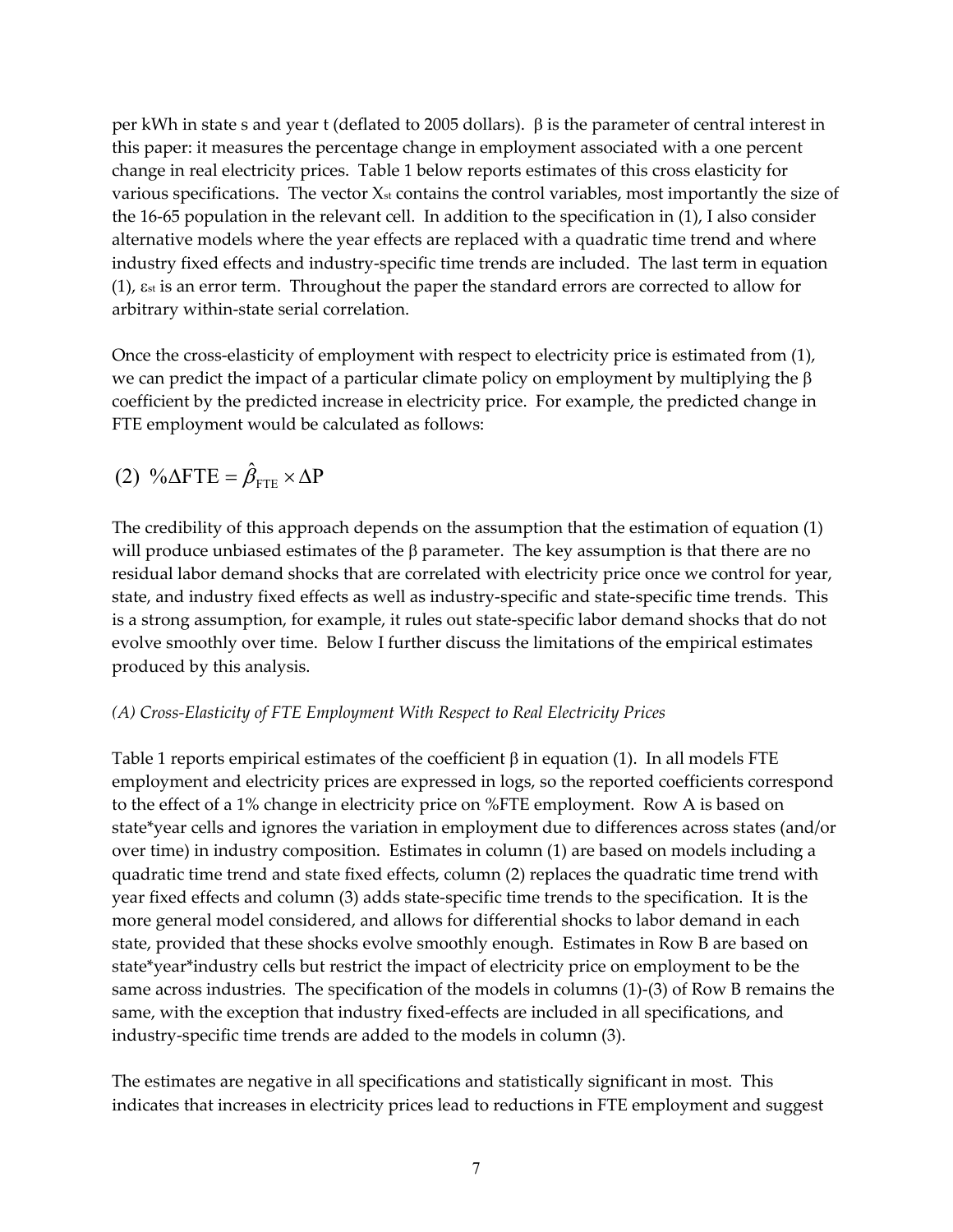that labor and electricity prices are p-complement. However, the cross-elasticities are relatively small: The largest point estimate in absolute magnitude is ‐0.156 and its 95% confidence interval ranges from ‐0.234 to ‐0.078. The preferred estimates in column (3) indicate that a 1% change in electricity price will lead to a ‐0.13% to ‐0.12% reduction in FTE employment. By comparison, the average annual change in FTE employment (normalized by population) over the sample period is about 1.5%, so the fluctuations in employment caused by electricity price shocks are well within the range of the normal historical variation.

Although not reported in Table 1, I also estimated the impact of electricity prices on FTE employment separately for each of the 12 industry categories considered. With the caveat that this analysis lacks the statistical precision of Table 1, it is notable that higher electricity prices lead to a reduction in FTE employment in most industries. The most affected industries are agriculture, transportation, and FIRE. The cross-elasticities for those three sectors are -0.426, -0.385, and ‐0.291, respectively and are statistically significant at the conventional level. However these are smaller industries in terms of overall employment, representing about 15% of total employment in U.S. over the sample period. There is a positive correlation between electricity prices and FTE employment in the mining and utilities sector, although the point estimates are not statistically significant.

Although not reported here, I have also considered alternative specifications of equation (1), notably to allow for nonlinearities and lagged effects of electricity prices on employment. In general, these considerations did not alter the main results significantly.8 It is also worth noting that the analysis presented in Table 1 could be extended to provide information about the "incidence" of electricity price shocks by examining responses specific to demographic groups or geographical areas.

### *(B) Implication for Climate Policy*

While the estimated cross-elasticities appear small, their implications on the possible aggregate employment effects of a climate policy may be more sizable. To put this in context, I evaluate the predicted aggregate employment effects associated with an increase in electricity price similar to the increase that would be caused by a climate policy like H.R. 2454, the American Clean Energy and Security Act of 2009.

To this end, I use the estimated cross‐elasticities in Row A of Table 1 to simulate the short‐run employment response to an increase in electricity price of 4%. This price increase is consistent with the projections from the Energy Information Administration (2009) about future electricity prices under H.R. 2454. The resulting predicted changes in FTE employment are reported in Row C of Table 1. Across the three specifications the estimates range from reductions of 510,000 to 335,000 in FTE employment. By comparison, the average aggregate FTE employment in the sample is about 87 million. The preferred estimate in column (3) is -460,215 with a standard error of 111,567. It is worth noting that the predicted employment effects are a linear function

 $\overline{\phantom{a}}$  $8$  Blanchard and Gali (2007) report that the effect of oil prices on aggregate employment has declined over time.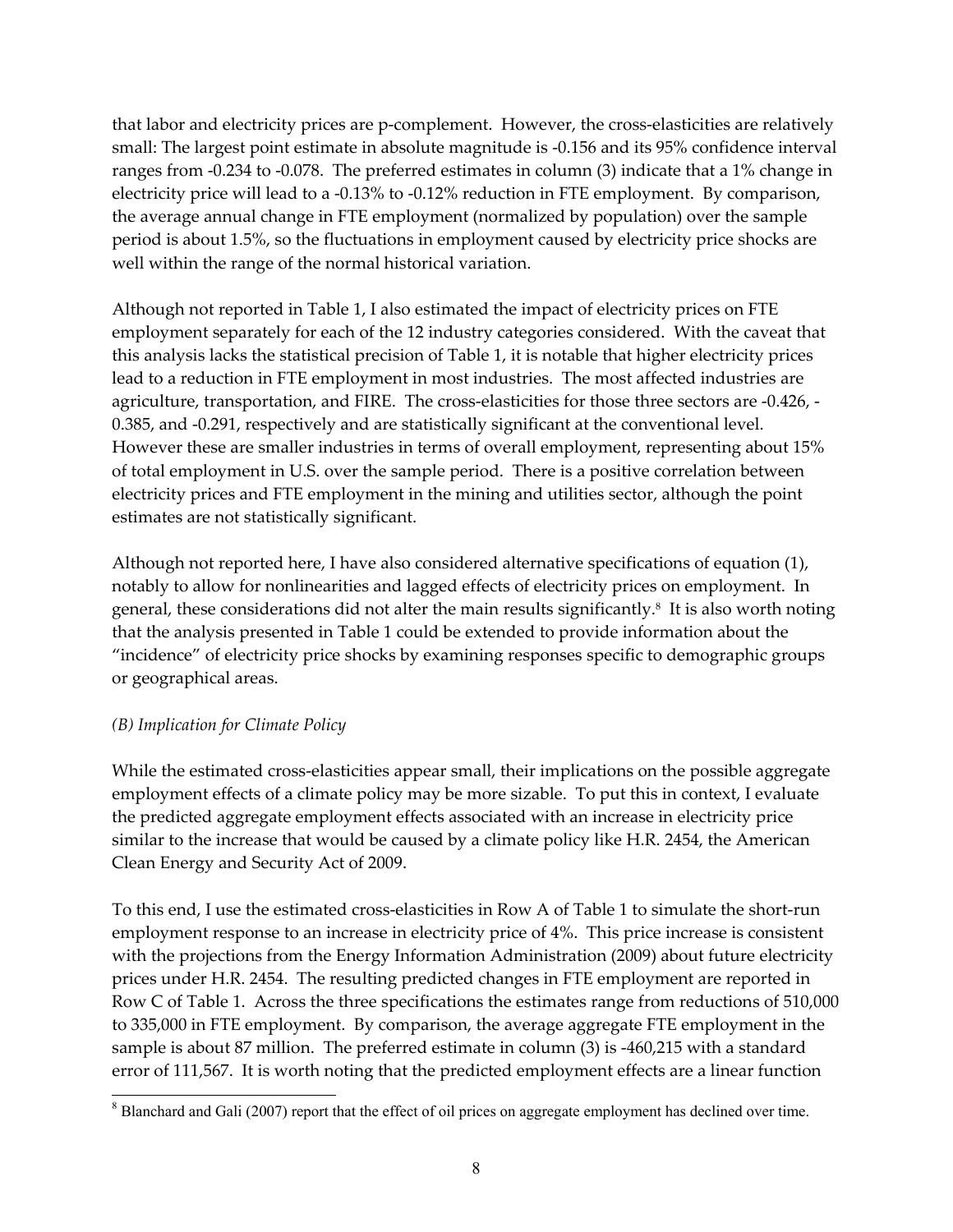of the estimated cross elasticity and therefore could be implemented for alternative scenarios regarding future electricity prices under any specific climate policy.

## *(C) Possible Sources of Bias in Cross‐Elasticity Estimates*

It is possible that the estimates reported in Table 1 are biased if there omitted factors in the regression models that are correlated with both electricity prices and labor demand. This bias would invalidate the results of this analysis, including the employment projections associated with specific climate policies.

A key issue is that within‐state variation in electricity price provides the key identifying variation for the empirical analysis and within‐state electricity price changes are likely to be caused by many factors, including changes in regulator behavior, capacity constraints, changes in the relative price of primary energy inputs, etc. As such, these price shocks may be caused in part by factors related to labor demand in a way that is not controlled for by the year fixed effects and state‐specific time trends included in the empirical models. This could occur if the electricity pricing rule used by the utility regulators sets prices to equate average costs to average revenues. Since revenues depend on electricity sales, which may in turn depend on labor market conditions, this pricing rule may a imply reverse causality relationship from employment to electricity prices. As a consequence this would lead to biased estimates of the cross‐elasticity of employment with respect to electricity prices and this bias is difficult to sign a priori.

A common solution to this problem is to rely on instrumental variables that are correlated with electricity prices but otherwise uncorrelated with labor demand. One possibility would be to use changes in relative prices of primary energy inputs used in producing electricity interacted with physical production capacity by fuel type in each state as instrumental variables for electricity prices. While a complete implementation is beyond the scope of this paper, it is an approach I am undertaking in continuing work.

# **4. Implications and Concluding Remarks**

Taken literally, the preferred estimates in this paper suggest that in the short-run, an increase in electricity price of 4% would lead to a The preferred estimates in this paper suggest that in the short-run, an increase in electricity price of 4% would lead to a reduction in aggregate FTE employment of about 460,000 or 0.6%. This estimate corresponds to the first-year response to higher electricity prices assuming firms did not anticipate the rise in electricity costs and that no production subsidies are given to sectors most affected by the introduction of a price on carbon. In reality, it is probable that a carbon pricing policy will be phased in gradually and accompanied with subsidies to selected sectors. Such adjustment mechanisms should reduce some of the employment loss predicted by the approach in this paper.

By comparison, the important recession that started in December of 2007 caused the number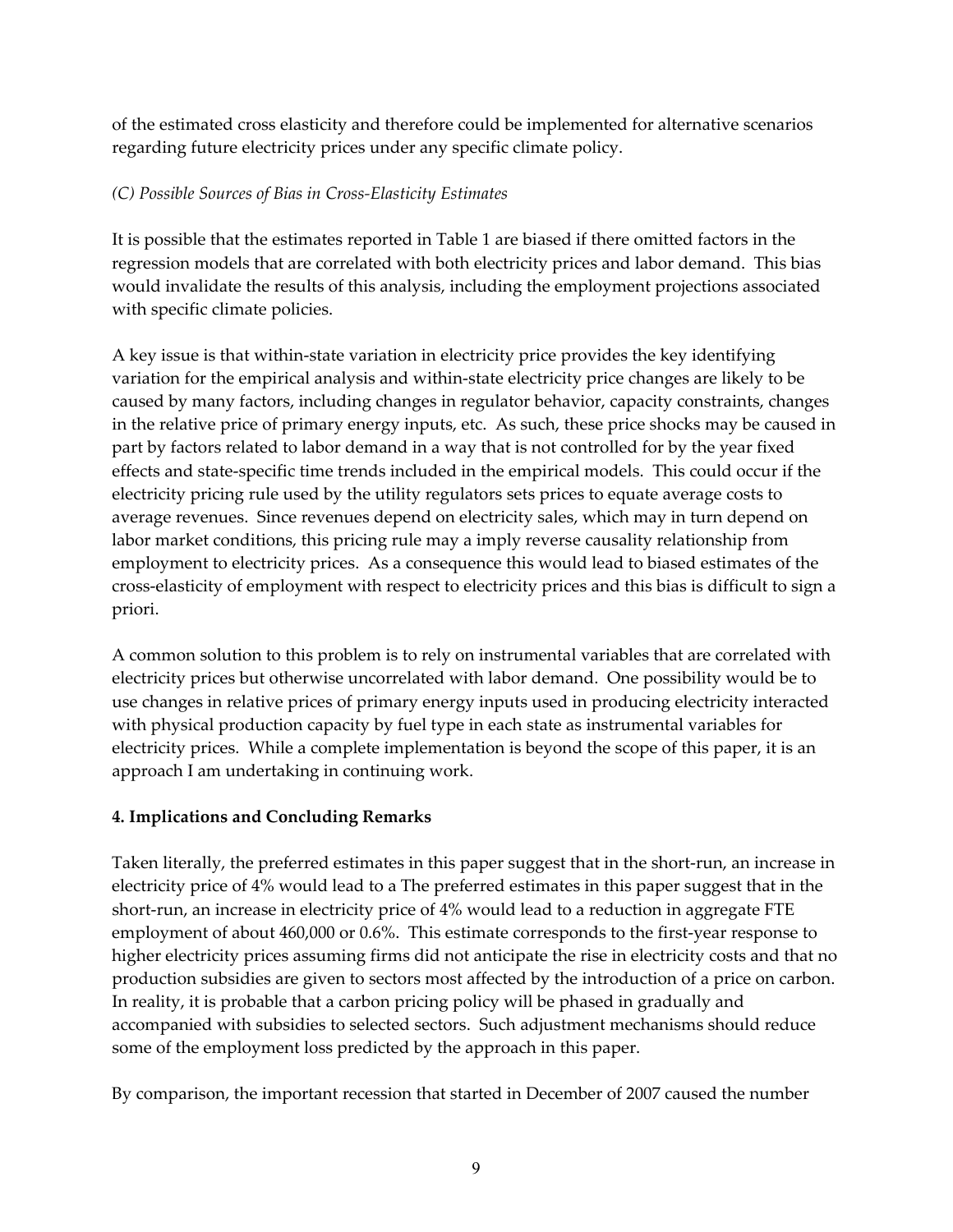employed nationally to decline by 3.1 million between December 2007 and 2008.<sup>9</sup> Using this recent experience as a benchmark, it appears that climate policies that lead to increases to electricity price of 3‐4% will lead to significant but not unprecedented employment loss.

There are many limitations to this research and its results need to be interpreted with caution. In my view the most significant limitation is that the approach taken here is only informative about the short-run effect of transitory shocks to electricity prices, and so ignores general equilibrium effects. Information about the differential dynamic adjustment paths across industries is essential to evaluate the full extent of the implications of climate legislation on labor markets. Insights into this question can be obtained by considering dynamic general equilibrium models.

 $\overline{\phantom{a}}$ 

<sup>&</sup>lt;sup>9</sup> Laura A. Kelter: "Substantial job losses in 2008: weakness broadens and deepens across industries," Monthly Labor Review, March 2009.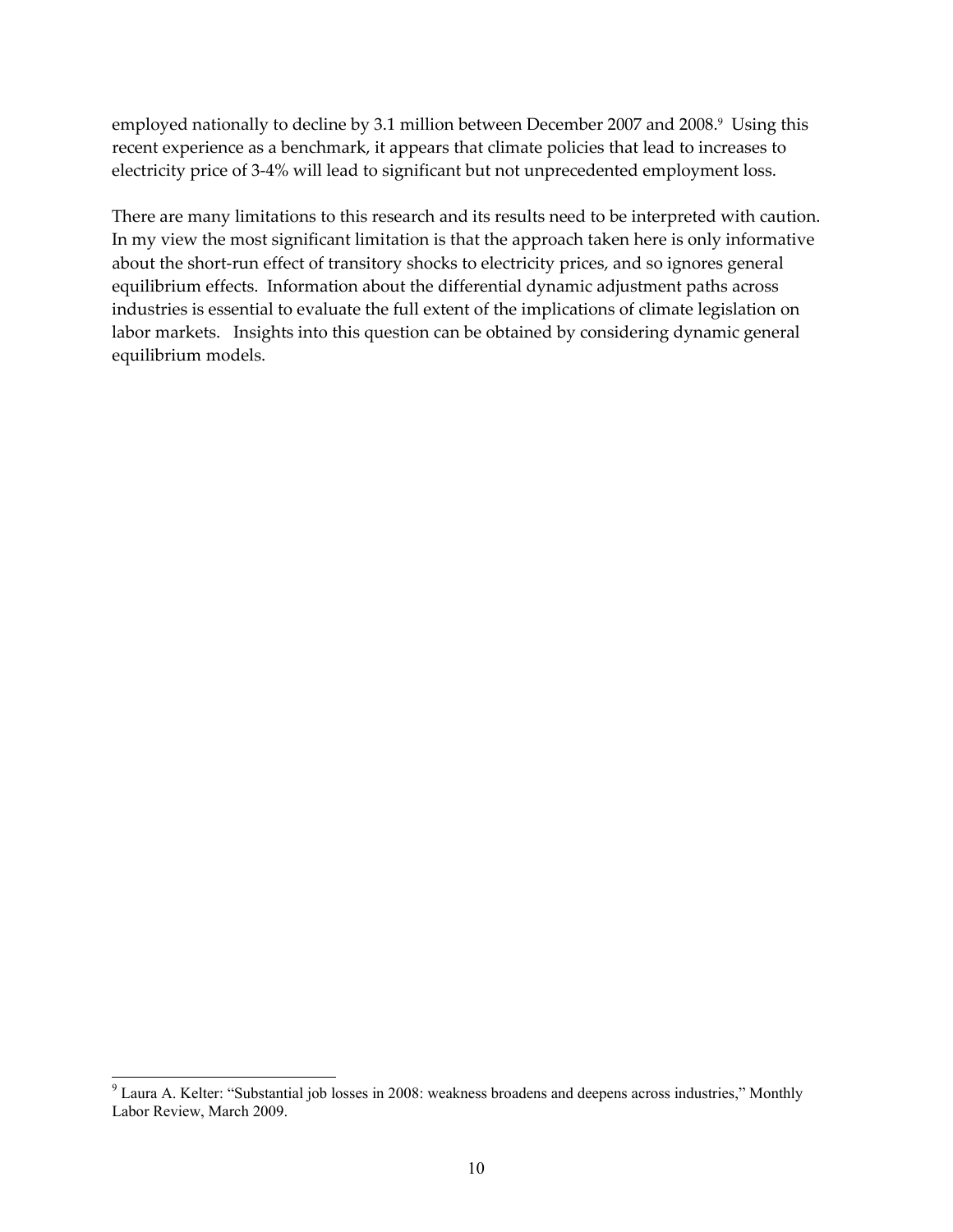### **References:**

Aldy, J. and W. Pizer (2009): "The Competitiveness Impacts of Climate Change Mitigation Policies," Pew Center on Global Climate Change

Berman E., and L. Bui (2001): "Environmental Regulation and Labor Demand: Evidence from the South Coast Air Basin," *Journal of Public Economics*, 79, pp: 265‐295

Blanchard O. J., and J. Gali (2007): "The Macroeconomic Effects of Oil Price Shocks: Why are the 2000s so different from the 1970s?," in: International Dimensions of Monetary Policy, National Bureau of Economic Research.

Cahuc P., and A. Zylberberg (2004): *Labor Economics*, MIT Press.

Energy Information Administration (2009): "Energy Market and Economic Impacts of H.R. 2454, the American Clean Energy and Security Act of 2009,"

Greenstone, M. (2002): "The Impacts of Environmental Regulations on Industrial Activity: Evidence from the 1970 and 1977 Clean Air Act Amendments and the Census of Manufactures," *Journal of Political Economy*, 110(6): pp. 1175‐1219

Hamermesh, D. (1993): *Labor Demand*, Princeton University Press, Princeton NJ.

Hamilton, J. (2008): "Oil and the Macroeconomy," *The New Palgrave Dictionary of Economics*, Second Edition, eds. S. Durlauf and L. Blume, New York: Palgrave Macmillan.

Ho, M., R. Morgenstern, and J. Shih (2008): "Impact of Carbon Price Policies on U.S. Industry," Resources for the Future Discussion Paper 08‐37

Jaffe, A., S. Peterson, P. Portney, and R. Stavins (1995): "Environmental Regulation and the Competitiveness of U.S. Manufacturing: What Does the Evidence Tell Us?" *Journal of Economic Literature*, 33(1): pp. 132‐163

Killian L. (2008): "The Economic Effects of Energy Price Shocks," *Journal of Economic Literature*, 46(4): pp. 871‐909.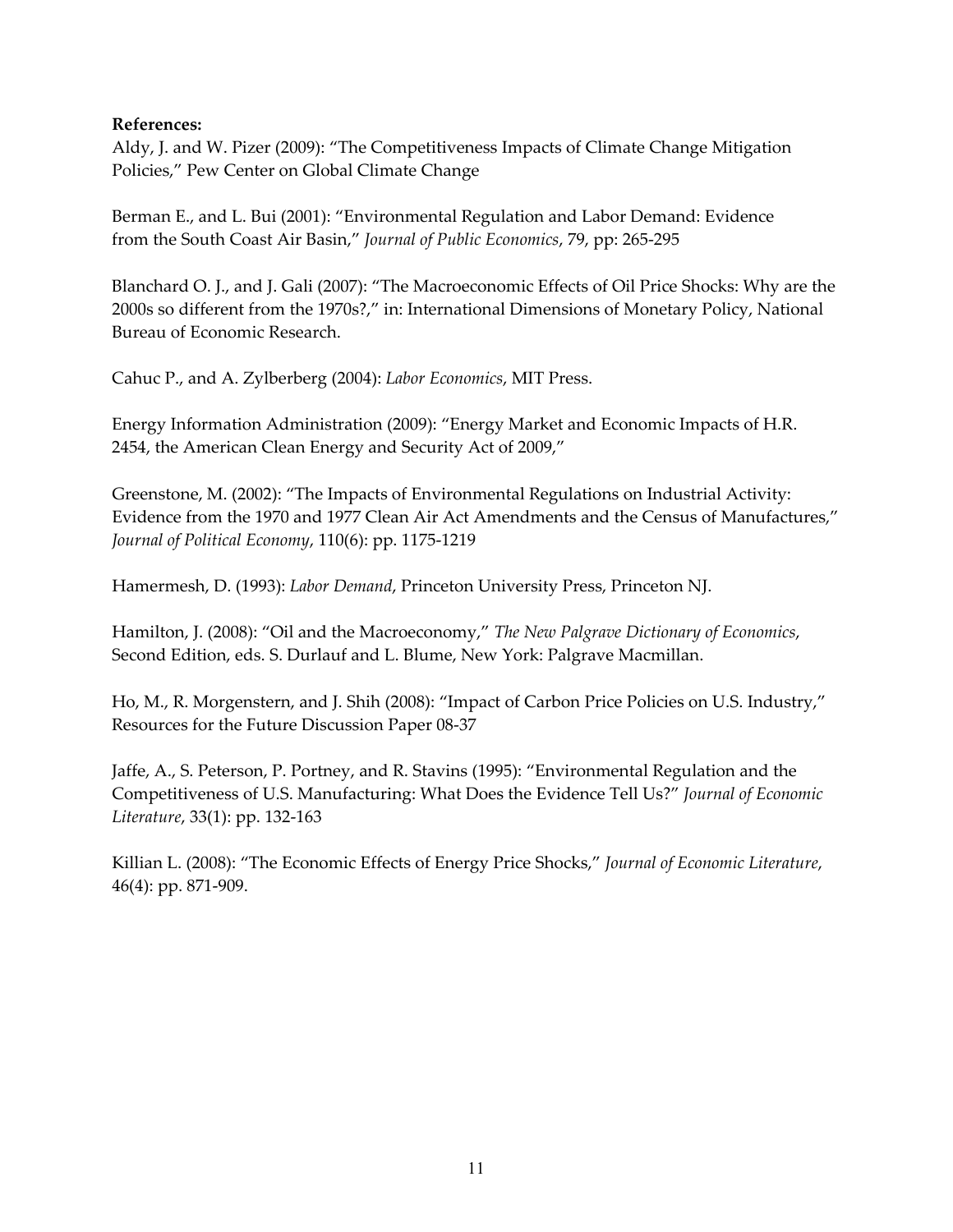

**Figure 1: Share of Energy in Total Production Costs, 2002**

Notes: Tabulations from the Bureau of Economic Analysis 'Industry Economic Accounts' for 2002. See the text for more details.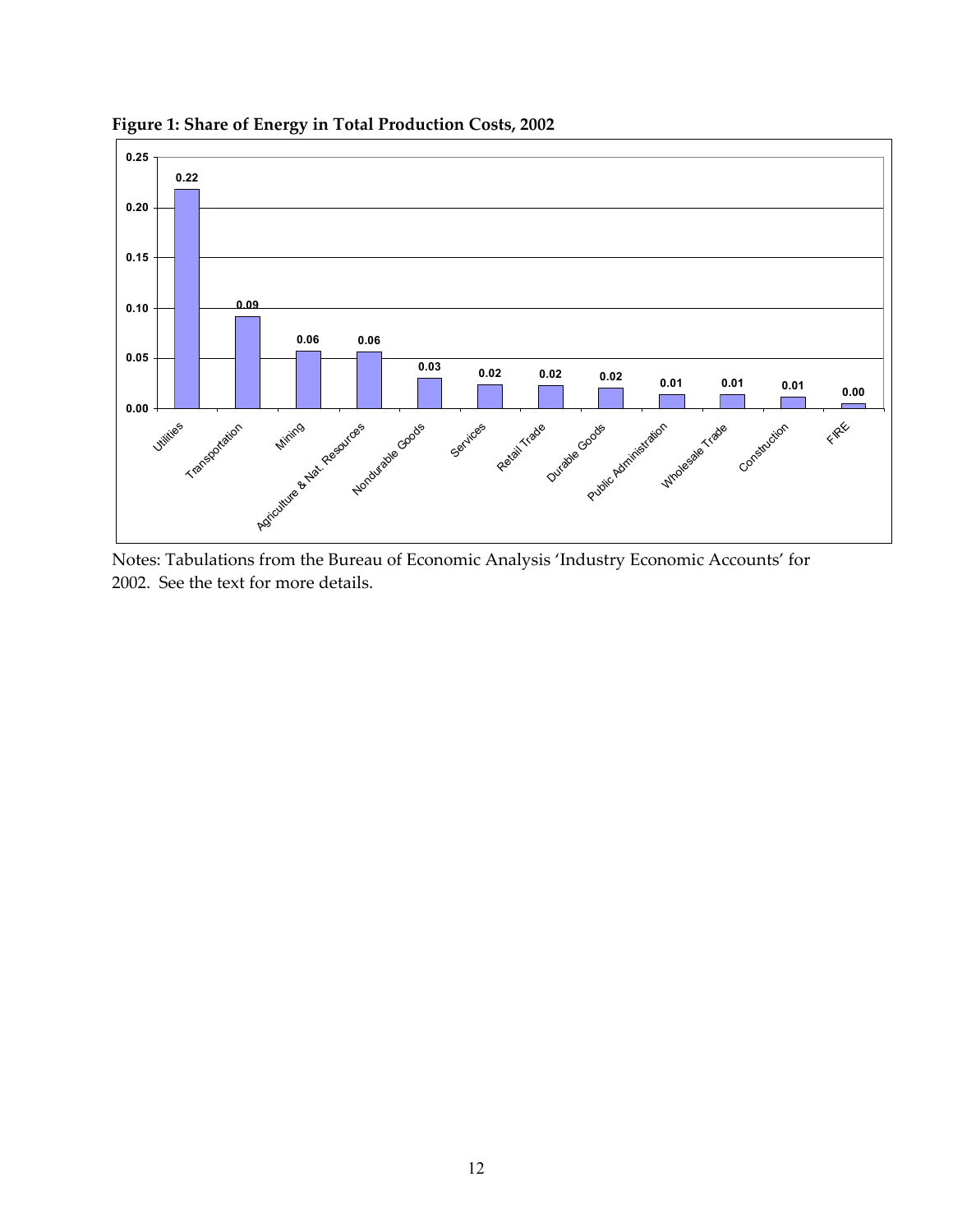

**Figure 2: Residual Relationship Between Real Electricity Prices and FTE Employment**

Notes: Residuals from regressions based on 1,568 state\*year observations. Each model controls for a quadratic in year and state fixed effects. Reported in the figure are the yearly averages of the residuals from these regressions. See the text for more details.